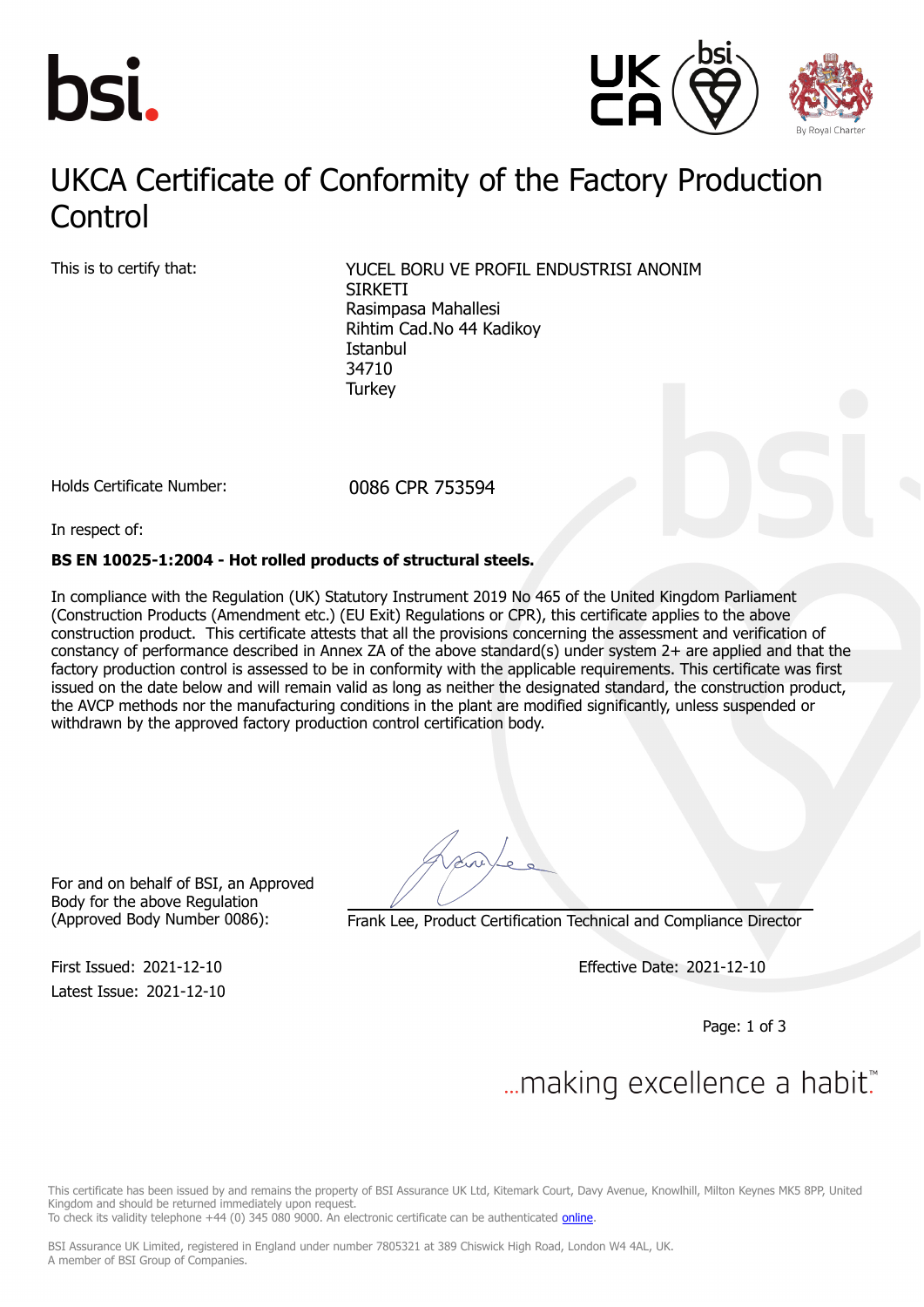## UKCA Certificate of Conformity of the Factory Production Control

No. 0086 CPR 753594

#### **Manufacturing location:**

**Gebze Manufacturing Site Baris Mahallesi Kosuyolu Caddesi No:1 Gebze Kocaeli Turkey**

**Intended uses:**

**To be used in metal structures or in composite metal structures and concrete structures.**

**Controlled Performance Characteristics**

- **Dimension and shape tolerances**
- **Yield strength**
- **Elongation**
- **Tensile strength**
- **Impact strength**
- **Weldability**
- **Durability**

| <b>Steel Grades acc. To</b><br><b>BS EN 10025-2</b>                                                                                                                                                          | <b>Product form</b>          | Sizes (mm)       |               |                |
|--------------------------------------------------------------------------------------------------------------------------------------------------------------------------------------------------------------|------------------------------|------------------|---------------|----------------|
|                                                                                                                                                                                                              |                              | <b>Thickness</b> | Width         | Length         |
| S235JR, S235J0, S235J2,<br>S235JRC, S235J2C+N,<br>S235J2+N, S275JR,<br>S275J0, S275J2,<br>S275J2+N, S275JRC,<br>S275J2C+N, S355JR,<br>S355J0, S355J2, S355K2,<br>S355JR+N, S355J0+N,<br>S355J2C+N & S355J2+N | <b>Coils</b>                 | $1.10 - 25.0$    | 1000 - 2000   |                |
|                                                                                                                                                                                                              | <b>Sheets cut from coils</b> | $1.10 - 25.0$    | $1000 - 2000$ | $300 - 15000$  |
|                                                                                                                                                                                                              | <b>Shredded coils</b>        | $1.10 - 6.0$     | $31 - 2000$   |                |
|                                                                                                                                                                                                              | <b>Plates</b>                | $20.0 - 100.0$   | $1000 - 2500$ | $1000 - 15000$ |

 **Note: Quality grade "S460N and "S460NL" can be produced up to 20mm thickness.**

Latest Issue: 2021-12-10

First Issued: 2021-12-10 Effective Date: 2021-12-10

Page: 2 of 3

This certificate has been issued by and remains the property of BSI Assurance UK Ltd, Kitemark Court, Davy Avenue, Knowlhill, Milton Keynes MK5 8PP, United Kingdom and should be returned immediately upon request. To check its validity telephone +44 (0) 345 080 9000. An electronic certificate can be authenticated [online](https://pgplus.bsigroup.com/CertificateValidation/CertificateValidator.aspx?CertificateNumber=CPR+753594&ReIssueDate=10%2f12%2f2021&Template=uk).

BSI Assurance UK Limited, registered in England under number 7805321 at 389 Chiswick High Road, London W4 4AL, UK. A member of BSI Group of Companies.